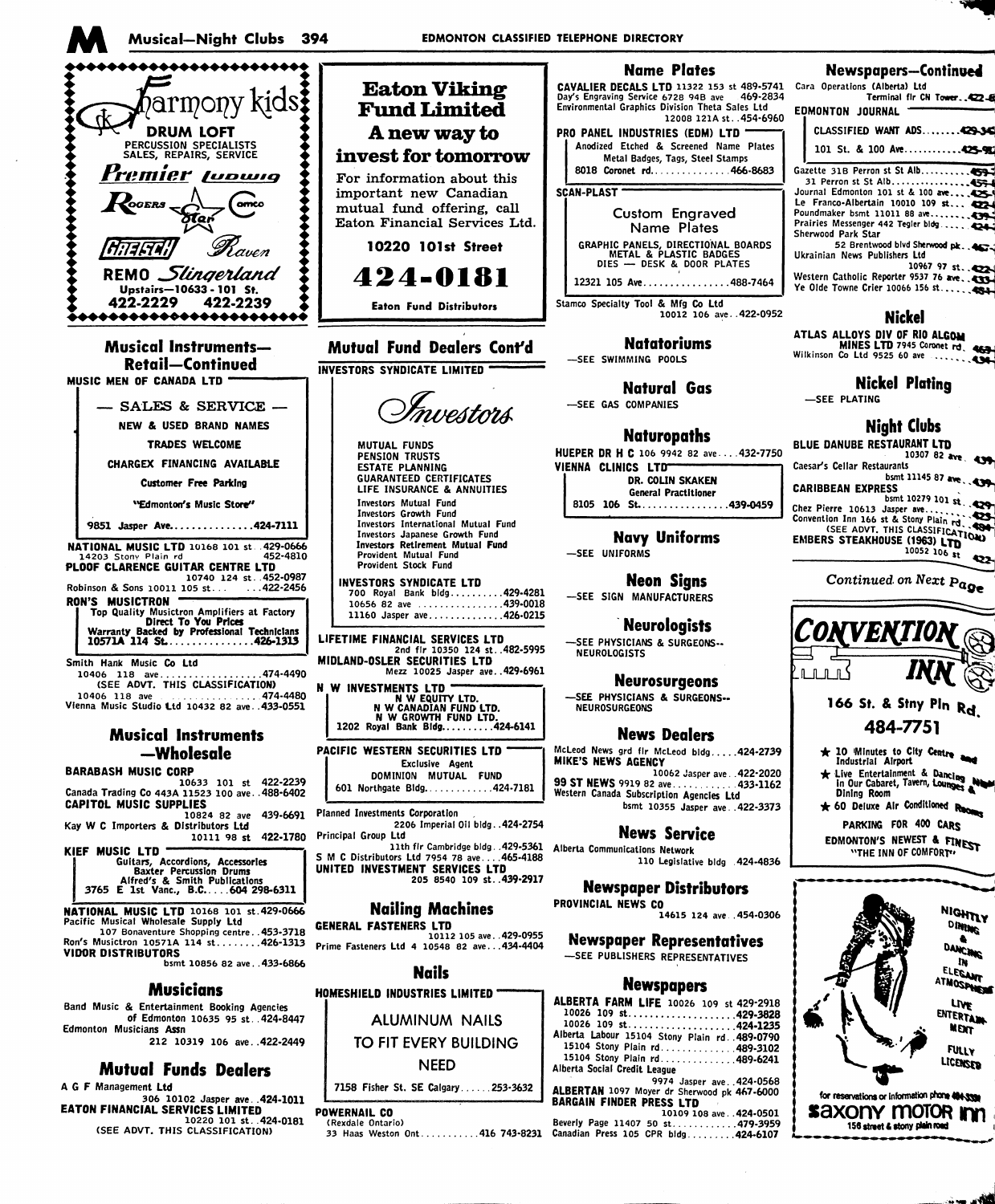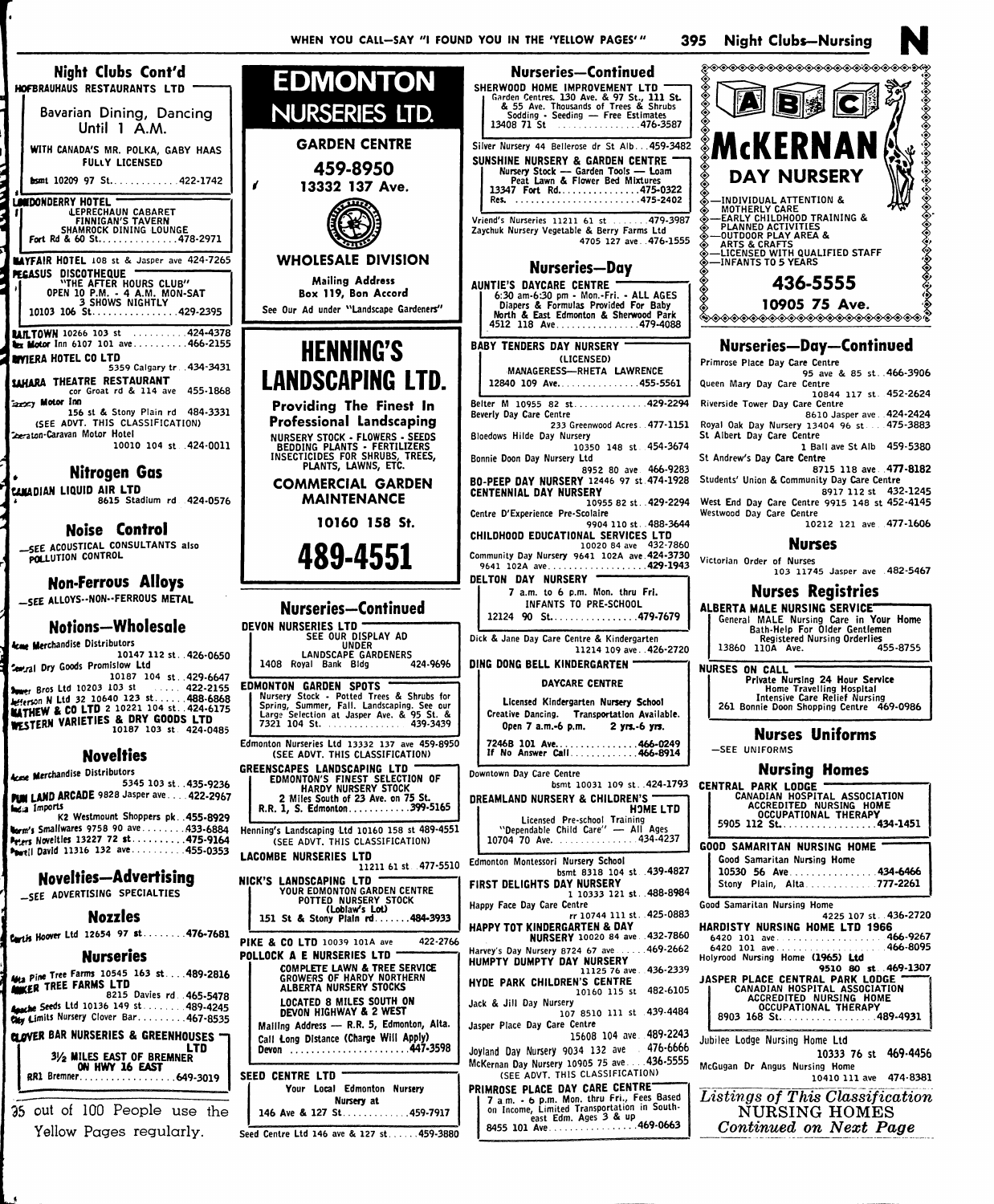

## Nursing-Office 396

# **EDMONTON CLASSIFIED TELEPHONE DIRECTORY**